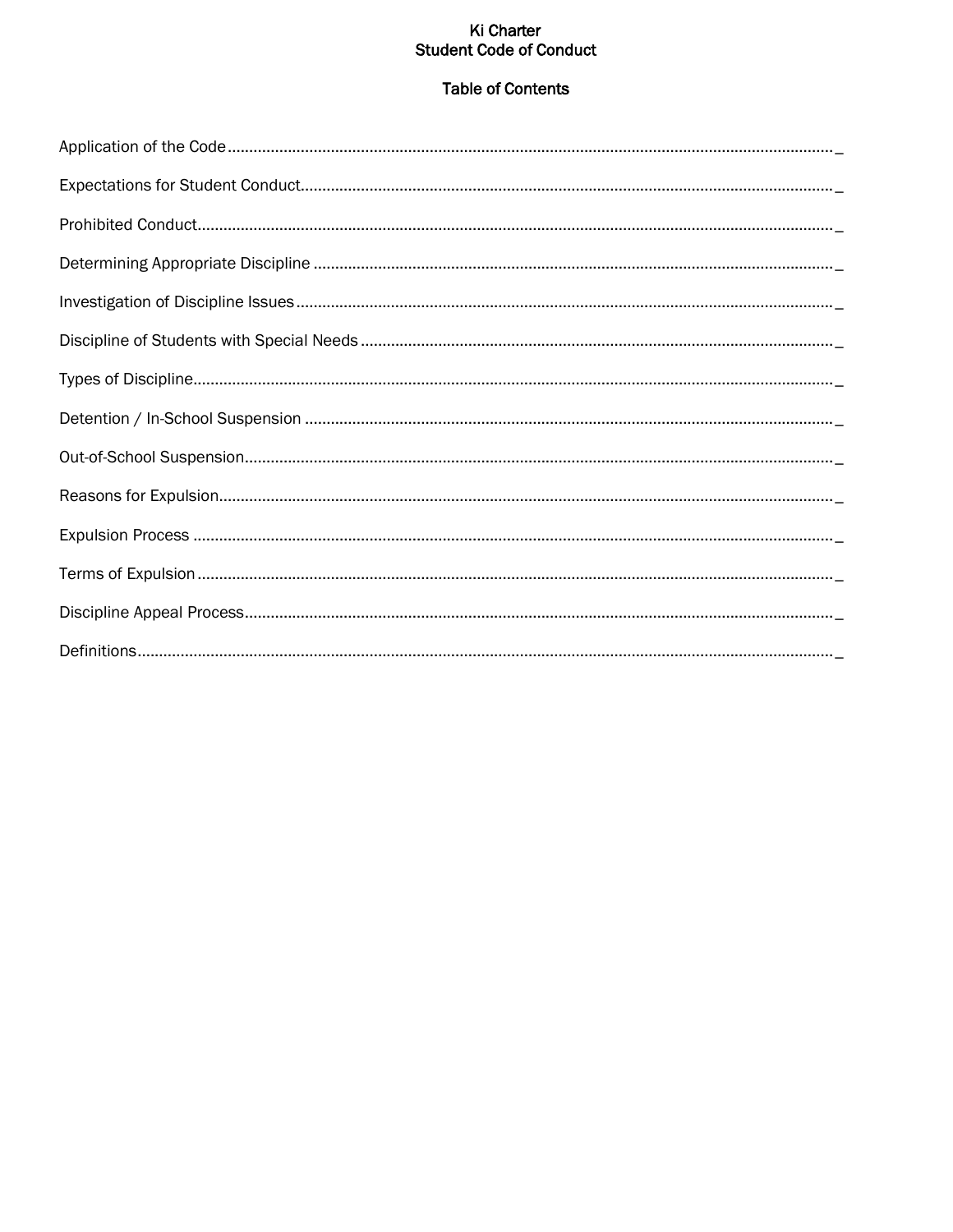## APPLICATION OF THE CODE

The Board of Directors of Ki Charter has adopted this Student Code of Conduct (the "Code") in accordance with Section 12.131 of the Texas Education Code, in order to clearly communicate standards for expected student conduct, the disciplinary consequences which may be applied to students who violate those standards, and the applicable procedures for the implementation of disciplinary consequences. All students must comply with the Code. Definitions of words and phrases used throughout this Code are provided at the end of the Code.

Parents and students are encouraged to contact campus administration with any questions or concerns regarding the requirements and provisions of the Code. Parents and students are expected to review and be familiar with the provisions of the Code. Lack of knowledge or awareness about any School rules, including this Code, will not excuse violations of the Code. Parents and students will be required to sign a statement acknowledging receipt and understanding of the Code. A copy of this Code is available on the School's website or in the campus office.

The School has the authority to create and enforce rules related to student conduct and behavior while on school property, traveling to or in attendance at a school-sponsored or school-related event or activity, whether on or off campus. The School has the authority to issue disciplinary consequences for certain other student conduct that relates to, affects, or shares a nexus with the School, its students, or its employees regardless of when or where the conduct occurs. The School may also issue discipline based on a student's use of electronic media, whether on or off campus.

Other School rules, codes or policies may apply to a student's misconduct, and may result in multiple disciplinary consequences issued for the same conduct.

In considering a student's request for admission, the School may consider the student's history of a criminal offense(s), juvenile court adjudication(s), or disciplinary problems under subchapter A, Chapter 37 of the Education Code, as evidenced by records received from schools previously attended by the student, law enforcement, or any other relevant documentation, and may exclude the student from admission on this basis.

If a student who would otherwise be ineligible for admission to the School provides false information on an admissions application or other enrollment document and as a result of the false information is admitted to the School, the student shall be immediately withdrawn from enrollment from the School upon discovery of the falsification. Falsification of information for the purpose of gaining enrollment in a public school is a criminal offense under § 37.10 of the Texas Penal Code. The School may elect to report the falsification to law enforcement or take any other action permitted by law.

#### School Visitors

Visitors. The Superintendent or superintendent's designee shall ensure conspicuous signs are posted at each campus entrance requiring all visitors to sign-in at the school campus administrative office. All visitors must present a form of identification or at a minimum their name and date of birth. Ki Charter personnel shall process each visitor through the Texas Department of Public Safety's Sex Offender Registry Search or other database system which checks for sex offender status. All visitors will be issued a badge that is to be worn at all times while visiting the school campus. Upon their departure they must sign-out at the central administrative office and return the visitor's badge.

Visitors who do not submit a form of identification or their name and date of birth for the purpose of checking sex offender status shall not be allowed on school grounds. However, a parent/legal guardian of a student enrolled at Ki Charter, who has previously established with the school that they are the parent/guardian of the student, but does not provide identification or their name and date of birth at the time of the school visit, shall follow the policy outlined below.

Registered Sex Offenders. Registered sex offenders are prohibited from entering school grounds.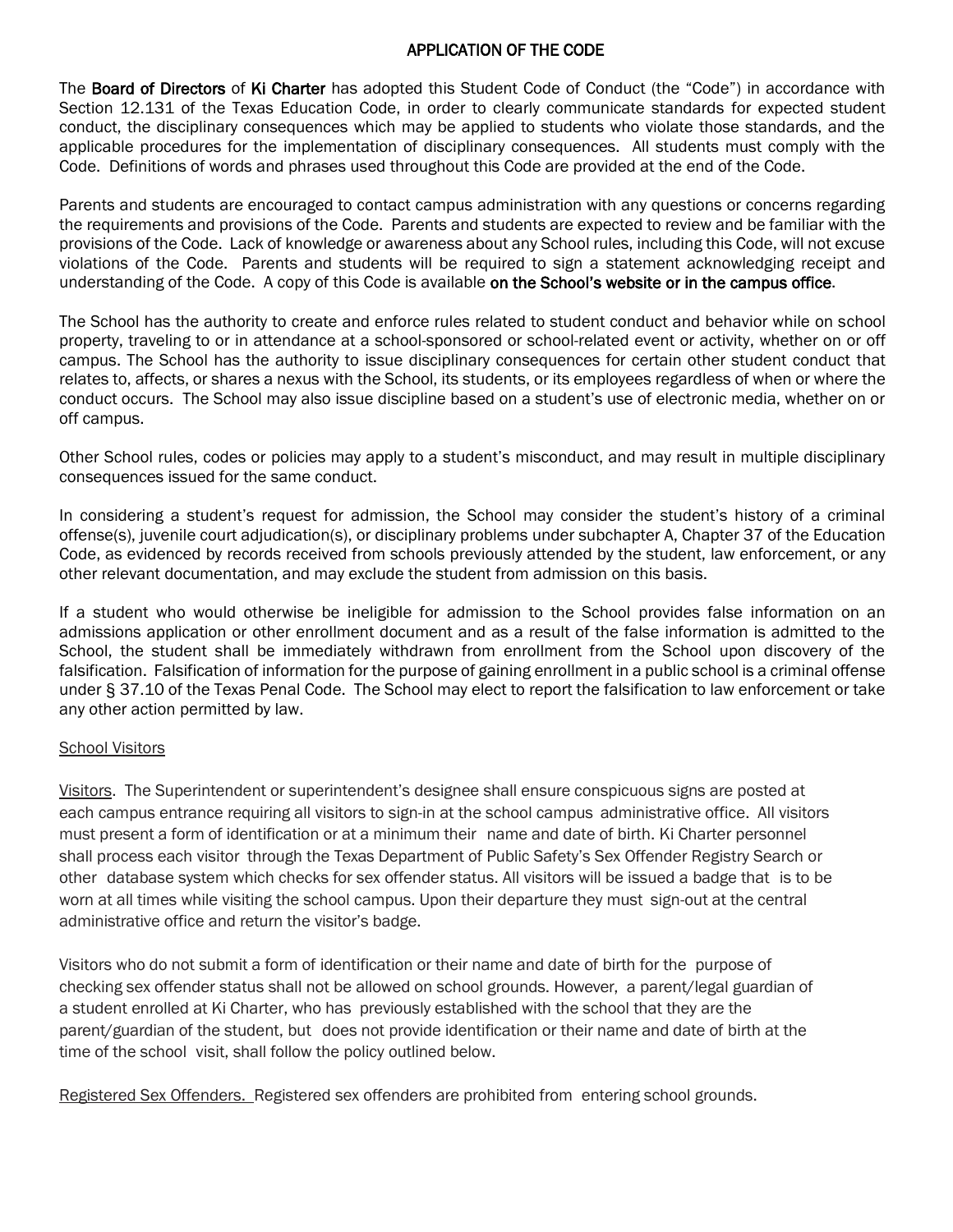#### a. Exception.

A parent/guardian registered sex offender may enter school grounds for the following limited purposes:

- i. To attend a conference at the school with school personnel to discuss the academic and/or social progress of the parent/guardian's child;
- ii. When the principal has requested the parent/guardian's presence for any other reason concerning the parent/guardian's child; or
- iii. To pick up their child from school.
- b. Requirements for the Exception to Apply:
- i. The parent/guardian must notify the principal of the purpose of the visit and when the visit will occur, including date and time, before the parent/guardian enters the school grounds.
- ii. The principal shall notify the administrative offices of the parent/guardian's intent to visit.
- iii. The parent/guardian must check in at the campus administrative office upon arrival and departure from the school.
- iv. The parent/guardian must remain under the direct supervision of staff at all times.

Section 4.3. Protective Orders. Ki Charter personnel shall comply with all legal restraining and protective orders pertaining to students enrolled in Ki Charter.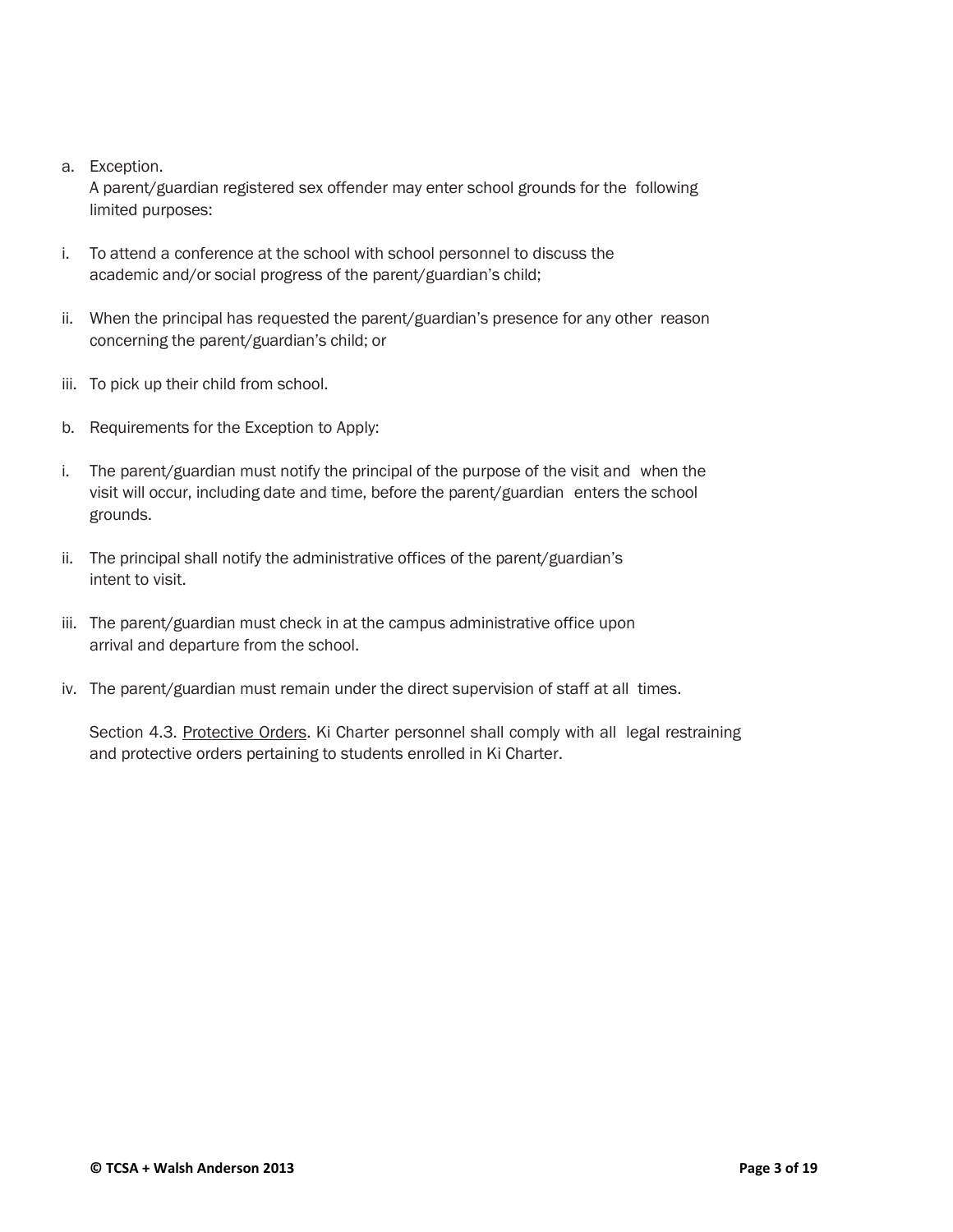# EXPECTATIONS FOR STUDENT CONDUCT

- 1. The mission of Ki Charter is to provide high-needs students with a variety of rigorous, career and academic focused curriculum to maximize potential, growth, and success. We will reintroduce our students back into their respective school systems with improved overall behaviors and with reduced learning gaps. To achieve that mission, the School must be an environment safe, secure, and free from disruption. Students are expected to demonstrate behavior appropriate to the School's learning environment, to treat other students, school personnel, and visitors to the school with respect. As such, each student is expected to:
	- Behave in a responsible and respectful manner;
	- Demonstrate courtesy and respect for others, especially other students and School personnel;
	- Attend classes and required School activities and events regularly and on time;
	- Prepare for each class and complete assignments on time;
	- Respect the rights and privileges of other students and school personnel in person and online;
	- Respect and care for School property and facilities;
	- Follow policies related to use of technology;
	- Cooperate with School personnel in maintaining safety, order and discipline;
	- Dress appropriately in accordance with the School's dress code;
	- Review and comply with the Student Handbook and other School and campus rules;
	- Obey classroom rules and classroom expectations for behavior;
	- Refrain from verbal or written acts of bullying whether in person or online;
	- Avoid violations of this Code.

Students are expected to comply with the school's technology and electronic media use policies and procedures.

Parents should understand and be familiar with the Code, ensure that his or her child understands and seeks to comply with this Code, and assist the school in counseling students regarding appropriate behavior.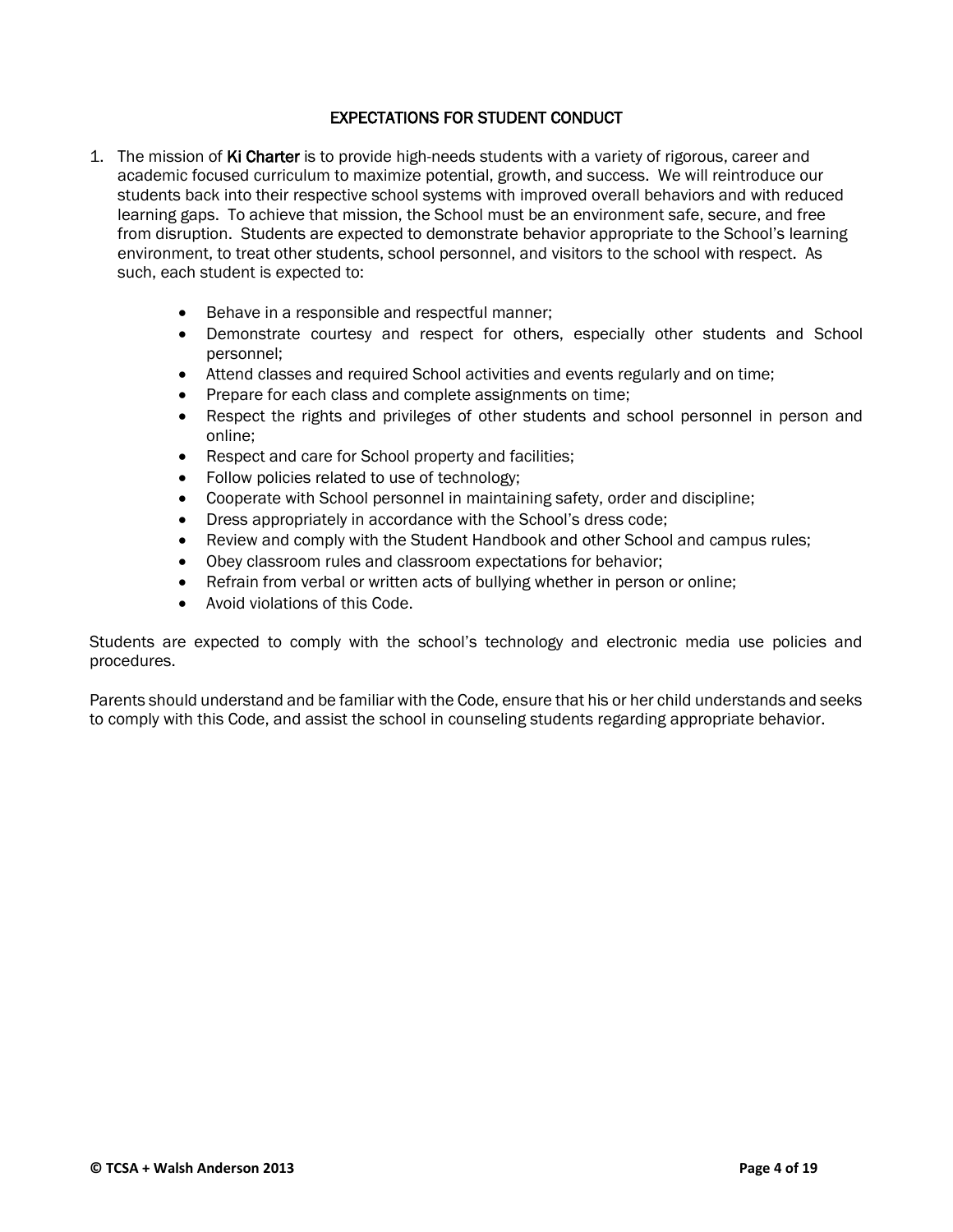# PROHIBITED CONDUCT

The following conduct constitutes a violation of the Code. Any student found to have engaged in such conduct shall be subject to one or more disciplinary consequences as identified within the Code.

#### General Student Behavior

- 1. Cursing, using offensive language, name calling, ethnic, racial or gender slurs, other derogatory statements, or yelling;
- 2. Disrespectful behavior towards adults;
- 3. Failure to follow directives;
- 4. Disruption of instruction or other school activities or operations;
- 5. Unexcused or excessive tardiness;
- 6. False statements or false accusations;
- 7. Bullying (*including cyberbullying*), teasing, or targeting other students;
- 8. Inappropriate electronic media use;

#### Violation of School Rules and Policies

- 9. Failure to comply with the Student Handbook, or other School or campus rules;
- 10. Leaving the classroom, school building, mandatory school activities or events, or adult supervision without permission;
- 11. Skipping a class period or other mandatory activity, in whole or in part, without permission;
- 12. Violation of School or campus policies or rules related to the use of electronic media, including personal or School-owned electronic devices (*e.g.*, cell phones, tablets, game systems, computers, cameras), or the School's network or Internet connection;
- 13. Truancy or other failure to attend school without excuse;
- 14. Defacing, destroying or otherwise modifying School property without authorization;
- 15. Taking photographs or making video or audio recordings of students, employees, or other persons without the consent of the other person;
- 16. Soliciting or attempting to solicit another student to violate the Code, School policies and rules, or the law;
- 17. Taking steps toward violation of the Code even if the act is not completed, as determined by appropriate School administrator;
- 18. Failing to follow School directives and classroom rules and expectations;
- 19. Disobeying rules and expectations regarding School transportation;
- 20. Inappropriate or unauthorized use of School property, including posting or distributing literature or materials without School authorization;

#### Violent, Illegal, and Other Serious Offenses

- 21. Possession of prohibited items;
- 22. Conduct which meets the elements of a criminal offense, as determined by the School;
- 23. Physical, verbal or sexual harassment of others;
- 24. Inappropriate physical or sexual behavior, including jokes, comments, gestures or unwelcome physical conduct or contact;
- 25. False statements or false accusations;
- 26. Hazing or initiations;
- 27. Participation in a gang, soliciting or attempt to solicit participation in a gang;
- 28. Possessing, distributing, using or being under the influence of tobacco products, electronic cigarettes, drugs, alcohol, or controlled substances, including prescription drugs if the student has not been prescribed the drugs or is taking the drugs in excess of the dosage specified by the prescription;
- 29. Possessing drug paraphernalia;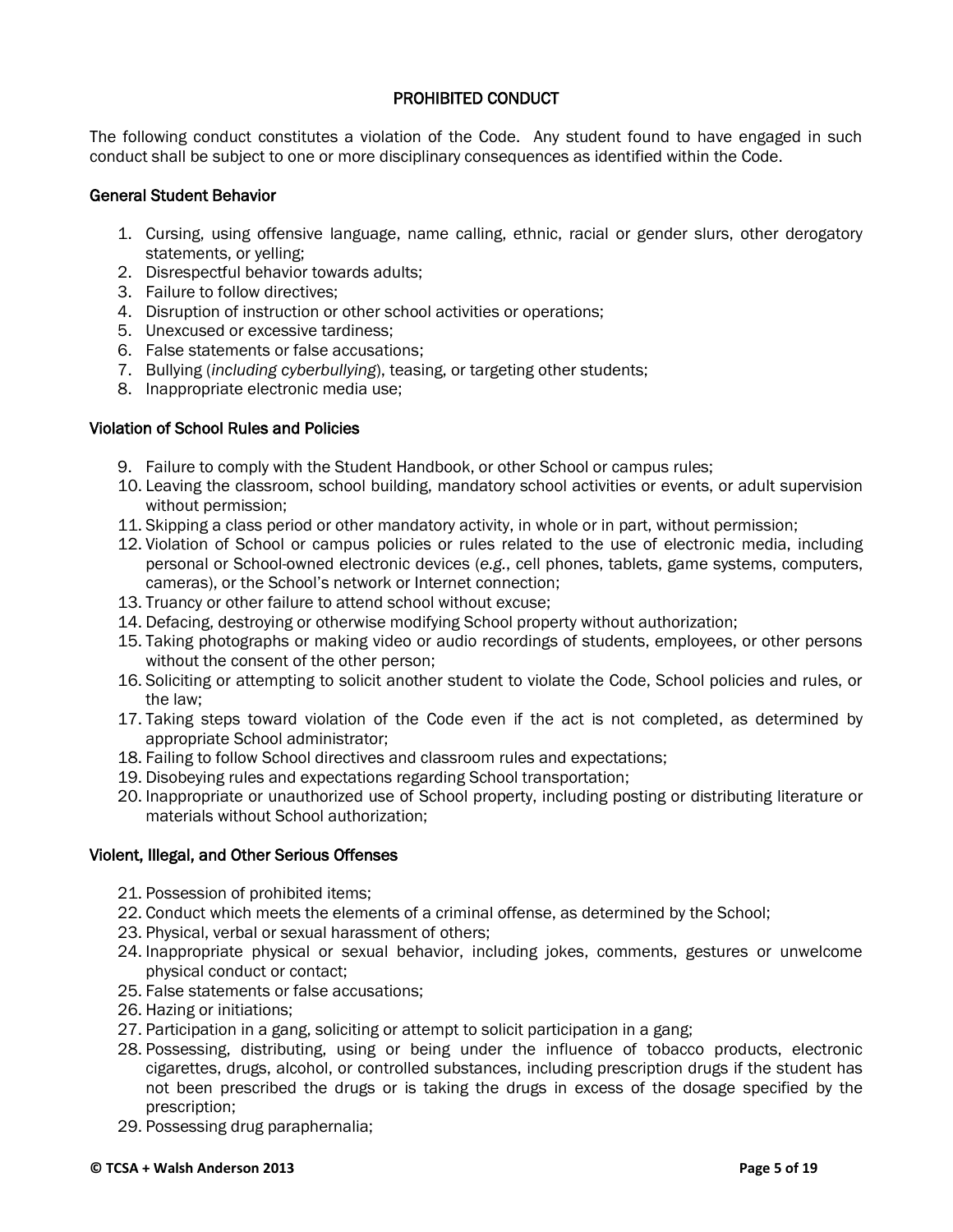- 30. Stealing, lying, cheating, or copying the work of another without authorization (plagiarism);
- 31. Deliberately, and without School authorization, accessing, damaging, or altering School data and records, including but not limited to confidential records, electronic data, networks or systems;
- 32. Violence of any kind, including dating violence;
- 33. Fighting;
- 34. Gambling;
- 35. Setting or attempting to set a fire;
- 36. Inappropriate or indecent exposure of body parts;
- 37. Retaliation of any form against other students or School personnel;
- 38. Possession or distribution of pictures, text messages, electronic messages or other material of a sexual or obscene nature;
- 39. Endangering the health or safety of others;
- 40. Other conduct as identified within this Code.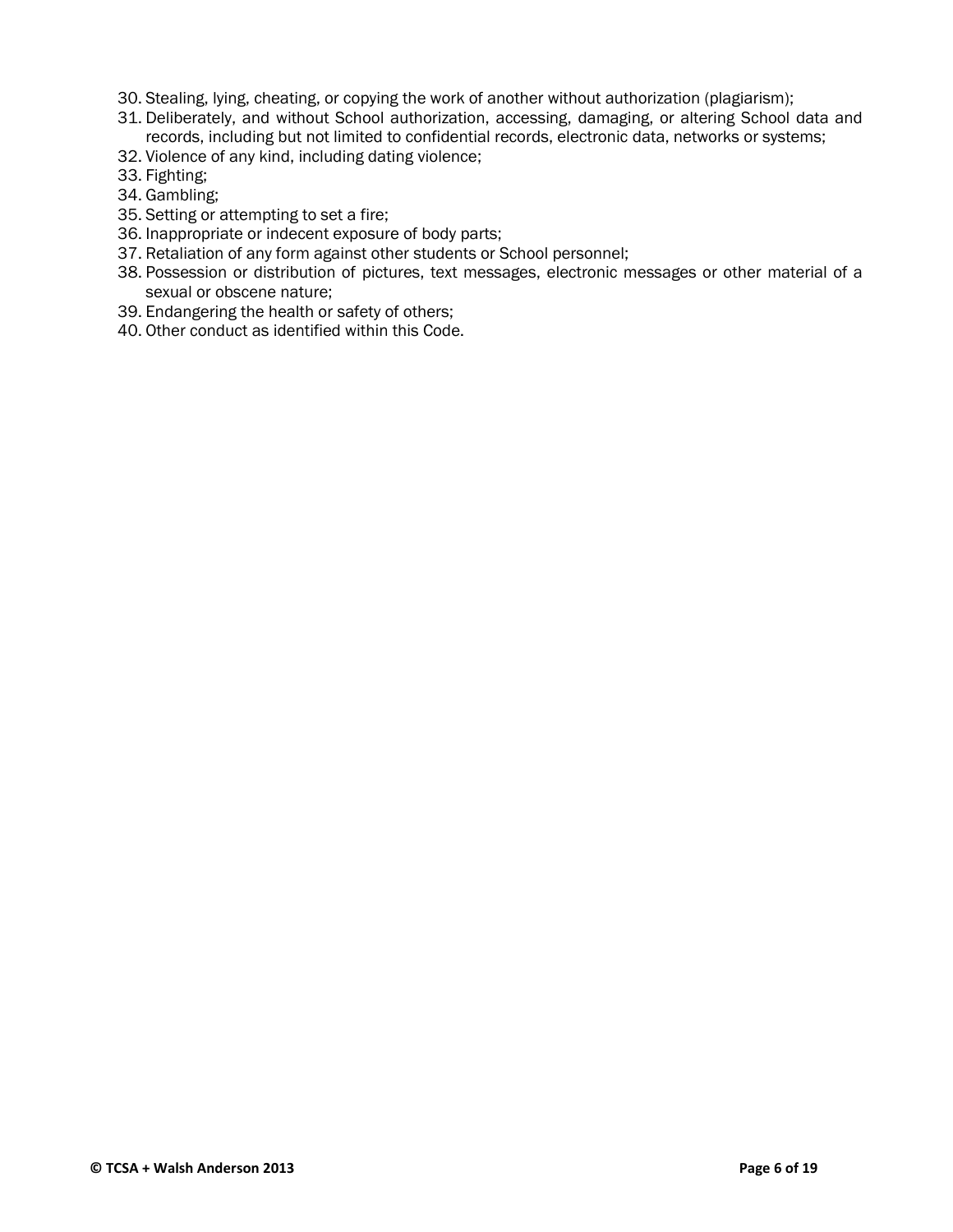# DETERMINING APPROPRIATE DISCIPLINE

Depending on the nature and severity of the offense, discipline may be issued by the student's classroom teacher, campus administrator, or administrator's designee, in accordance with this Code. In order to make a determination of misconduct or issue disciplinary consequences under this Code, the authorized School employee must have a reasonable belief that the student engaged in the suspected conduct. The employee's conclusion may be based on any relevant evidence including, but not limited to, observation, other personal knowledge, verbal or written witness statements, other forms of documentation, or information received from law enforcement.

In reaching a decision regarding a student discipline matter, the School may consider the specific facts and circumstances of the situation, including but not limited to:

- The student's intent:
- The student's age and grade level;
- The student's past disciplinary history;
- Whether the student's conduct may have been the manifestation of a disability;
- The extent of the student's cooperation during the investigation of the matter;
- The nature and severity of the alleged conduct;
- Whether the student has previously engaged in similar conduct;
- Whether self-defense was involved:
- The student's remorsefulness for the conduct;
- The severity of the effect or harm of the conduct on other persons or property;
- The frequency of the conduct.

The School may issue discipline based on a determination that a student has engaged in conduct which meets the elements of a criminal offense. The School has the authority to make such a determination without regard for whether the student is arrested, charged, or otherwise processed by the criminal justice system for the criminal offense. The School may consider information received from law enforcement or other entities within the criminal justice system in issuing discipline under this Code.

Actions will not be based on a student's race, ethnicity, national origin, gender, sex, religion, disability, or any other unlawful consideration.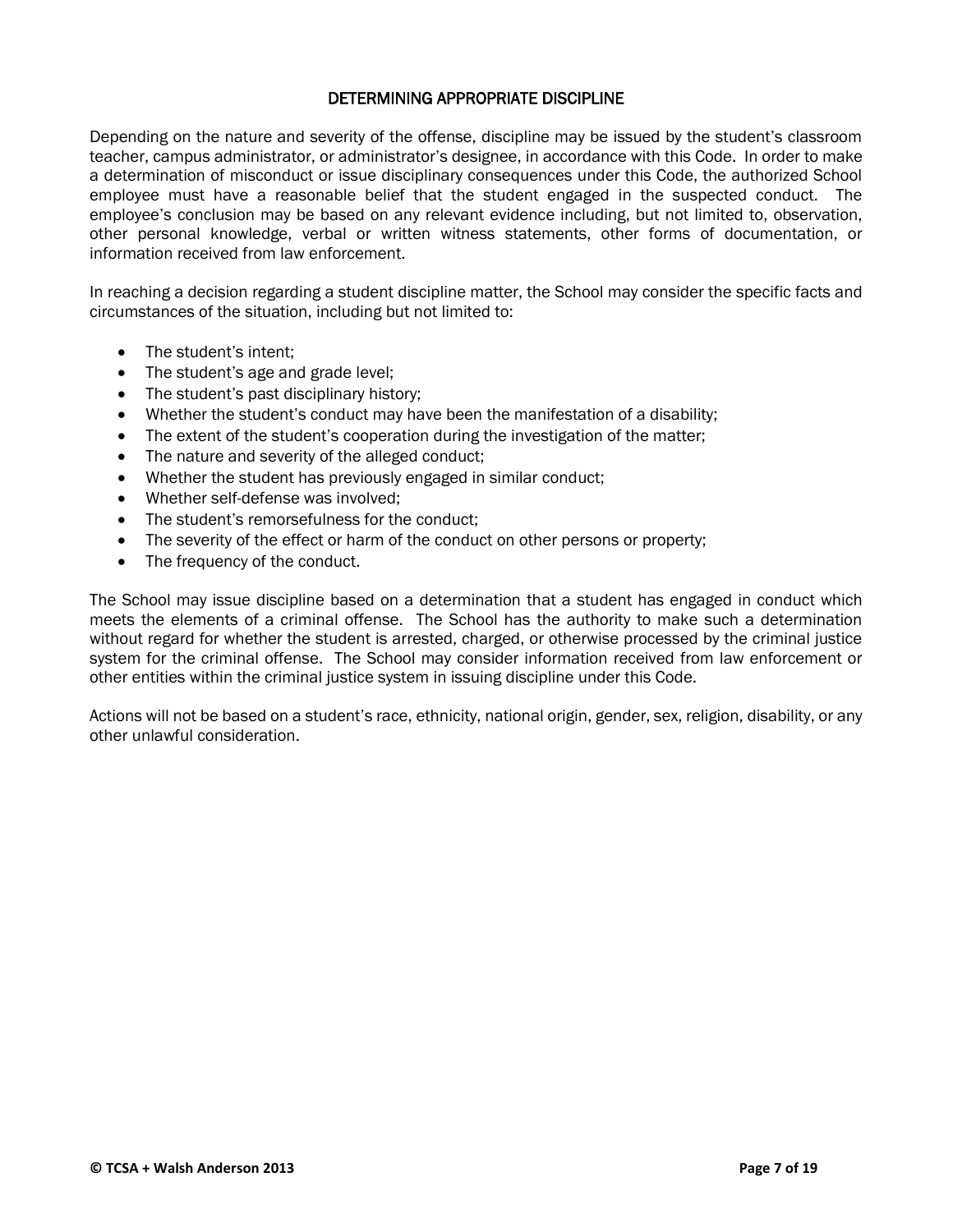## INVESTIGATION OF DISCIPLINE ISSUES

In order to determine whether a violation of the Code has occurred, campus administrators or other authorized individuals may conduct an investigation. Investigations of student misconduct may involve, but are not limited to, interviews of other students, employees and adults, review of school surveillance footage, review of relevant documents, review of information on School-owned computers, verification of tips received from other individuals, gathering of physical evidence, contact of or cooperation with law enforcement agencies and officials. Law enforcement may be contacted and informed of student conduct which may constitute a criminal offense.

Students should have no expectation of privacy with respect to School-owned property. Lockers, desks, and other items provided for student use remain School property, and students do not have a reasonable expectation of privacy in School property or in personal items placed inside School property. School administrators or other authorized personnel may monitor and search student desks and lockers for any reason. School officials may search any School property, including School property that is within a student's possession or otherwise being used by a student, at any time, with or without notice to the student and without consent. School officials may confiscate any items found during a search, including prohibited items, dangerous items or other items that violate School policy.

A student's person or property may be searched by authorized school officials if the official has a reasonable belief that the search will result in the discovery of evidence of a violation of the Code or of the law. Any personal property which is brought onto school property or to a school-sponsored or school-related activity or event, on or off school property, may be subject to search (*e.g.*, student cell phone, backpack, personal computer, purse, car, etc.).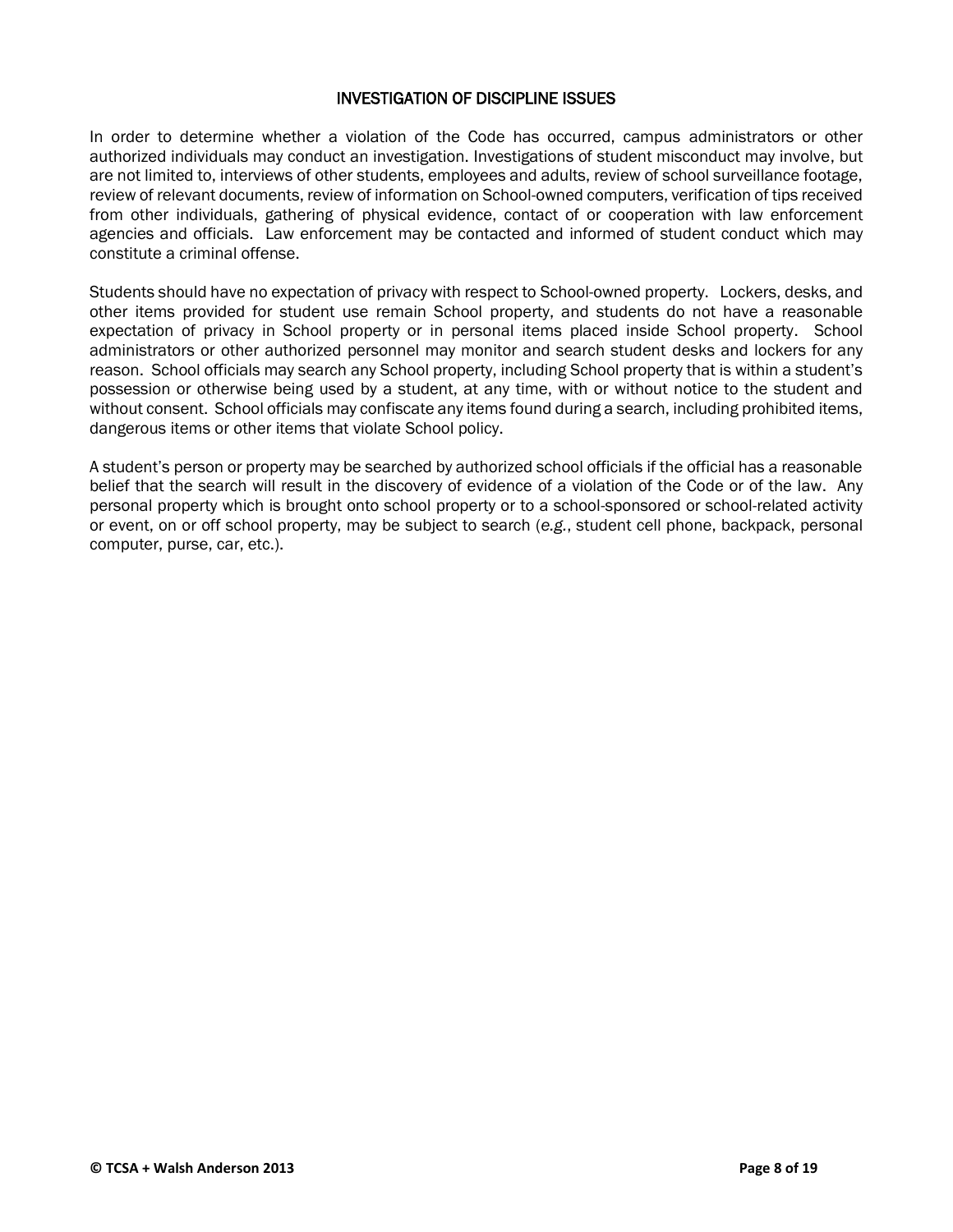# DISCIPLINE OF STUDENTS WITH SPECIAL NEEDS

Students eligible for services under the Individuals with Disabilities in Education Act (IDEA) or Section 504 of the Rehabilitation Act of 1973 (Section 504) are subject to discipline under those laws and in accordance with the provisions of this Code.

The School may take disciplinary action pertaining to the use or possession of illegal drugs or alcohol against any student with a disability under Section 504 who is currently engaging in the illegal use of drugs or in the use of alcohol to the same extent that the School would take disciplinary action against nondisabled students. The due process procedures afforded under Section 504 do not apply to disciplinary action for the use or possession of illegal drugs or alcohol. However, a student who is eligible for special education under the IDEA should have a manifestation determination review conducted to address any use or possession of illegal drugs or alcohol if such conduct could result in a change of placement.

Any disciplinary action that would constitute a "change in the placement" of a student receiving special education services may be taken only after the student's Admission, Review, and Dismissal (ARD) committee conducts a manifestation determination review in order to determine whether the student's conduct was a manifestation of his or her disability.

A change in placement occurs if a student is:

- 1. Removed from the student's current educational placement for more than ten consecutive school days; or
- 2. Subjected to a series of removals that constitute a pattern because:
	- a. The series of removals total more than ten school days in a school year;
	- b. The student's behavior is substantially similar to the student's behavior in the previous incidents that resulted in the series of removals; and
	- c. Additional factors exist, such as the length of each removal, the total amount of time the student is removed, and the proximity of the removals to one another.

The School will determine, on a case-by-case basis, whether a pattern of removals constitutes a change in placement.

A student who has not been determined eligible for special education services and who has engaged in behavior that violates the Code is entitled to the protections under the IDEA regarding discipline of a student with special needs described above if the school has knowledge that the student was a student with a disability before the behavior that precipitated the disciplinary action occurred. If the school does not have knowledge that a student is a student with a disability prior to taking disciplinary action, the student may be subject to the disciplinary actions applied to students without disabilities. If a request is made for an evaluation of a student during the time period in which the student is subjected to disciplinary action, the evaluation shall be conducted in an expedited manner.

Refer to the Ki Charter handbook for more information regarding special education services.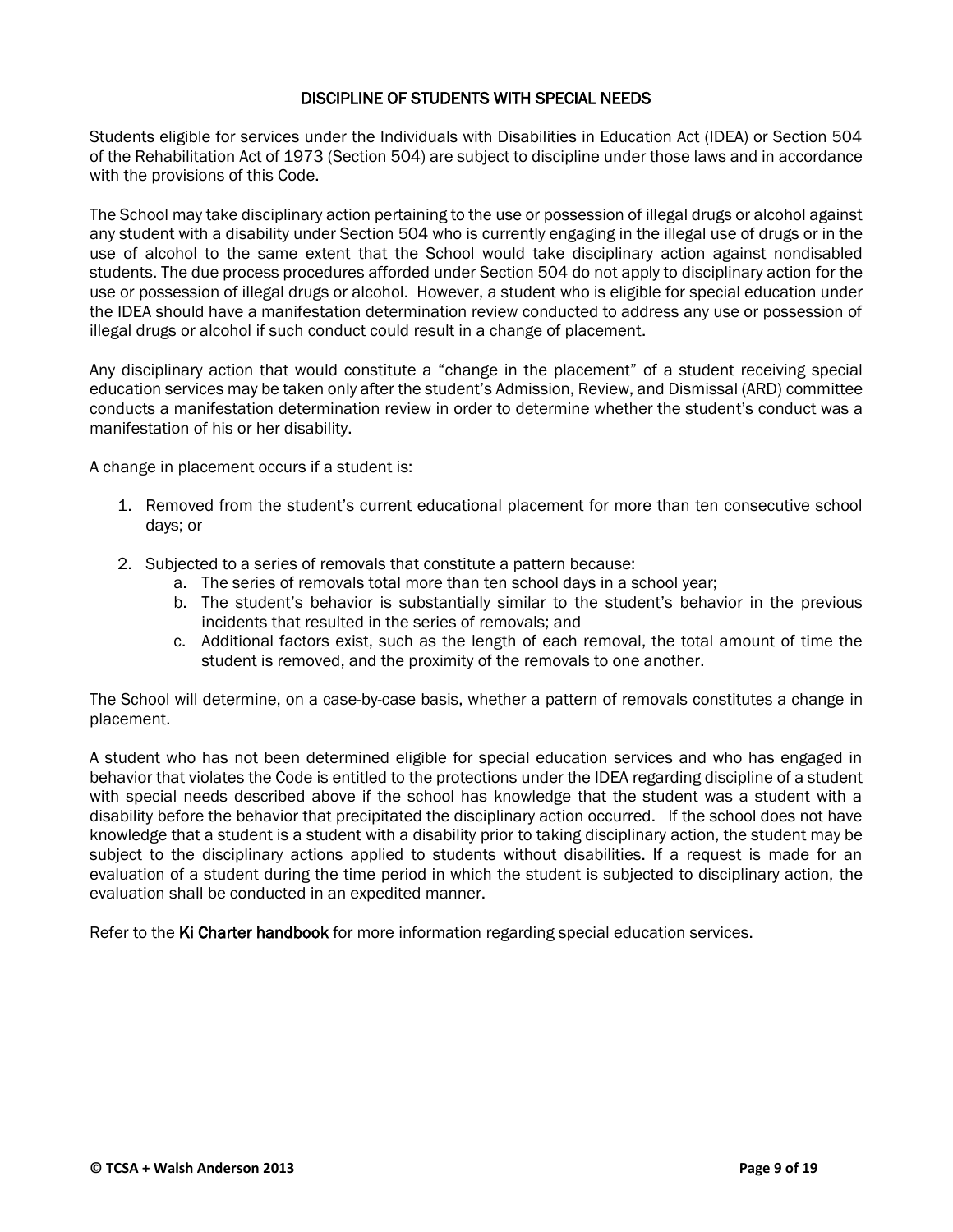# TYPES OF DISCIPLINE

Available disciplinary consequences include:

- Parent conference:
- Verbal correction;
- Counseling;
- Conference with teacher or administrator;
- Education/training;
- Improvement plan;
- Community service:
- School-related assigned tasks or duties;
- Loss or restriction of privileges (*e.g.*, eligibility to hold special positions, exemption from exams, etc.);
- Consequences related to student participation in extracurricular activities, including removal, suspension, or restriction of participation;
- Removal from class to campus office;
- Issuance of demerits;
- Confiscation of items;
- Detention:
- In-School Suspension;
- Other alternative placement;
- Out-of-School Suspension;
- **•** Expulsion.

One or more of these disciplinary consequences may be issued to a student found to have violated the Code. If the Code does not specify the appropriate disciplinary consequence for a particular type of student conduct, the School may issue whatever disciplinary consequence is deemed reasonable and appropriate, with the exception of expulsion. A teacher may have additional rules and consequences for student conduct in the classroom which may result in discipline under this Code or may be enforced in addition to any discipline issued under this Code.

If a student withdraws from the School before completing assigned In-School Suspension, Out-of-School Suspension, or Expulsion, the School shall send documentation of the discipline to the next school that enrolls the student. If a student withdraws from the School before the expulsion process is completed, the School may choose to complete the expulsion process and send documentation of the expulsion decision to the next school that enrolls the student. If the student returns to enroll in the School at a later date and has not been required to complete the disciplinary consequences previously required, the School may require the student to complete the discipline upon return.

The Code shall be applied and enforced consistently and equitably among students, with the understanding that every disciplinary situation will differ and decisions will be made based on the individual facts and circumstances of a given situation.

# DETENTION / IN-SCHOOL SUSPENSION

A student may be assigned to one or more sessions of detention or placed in in-school suspension for engaging in prohibited conduct under this Code. The student's parent or guardian will be notified by phone and in writing of the student's conduct and assignment to detention or in-school suspension. Detention will be held outside of the instructional day, either before or after school, during lunch period, or during recess. In-school suspension will require the student to report to the in-school suspension classroom for all or part of one or more school days. While in in-school suspension, the student will be provided the appropriate class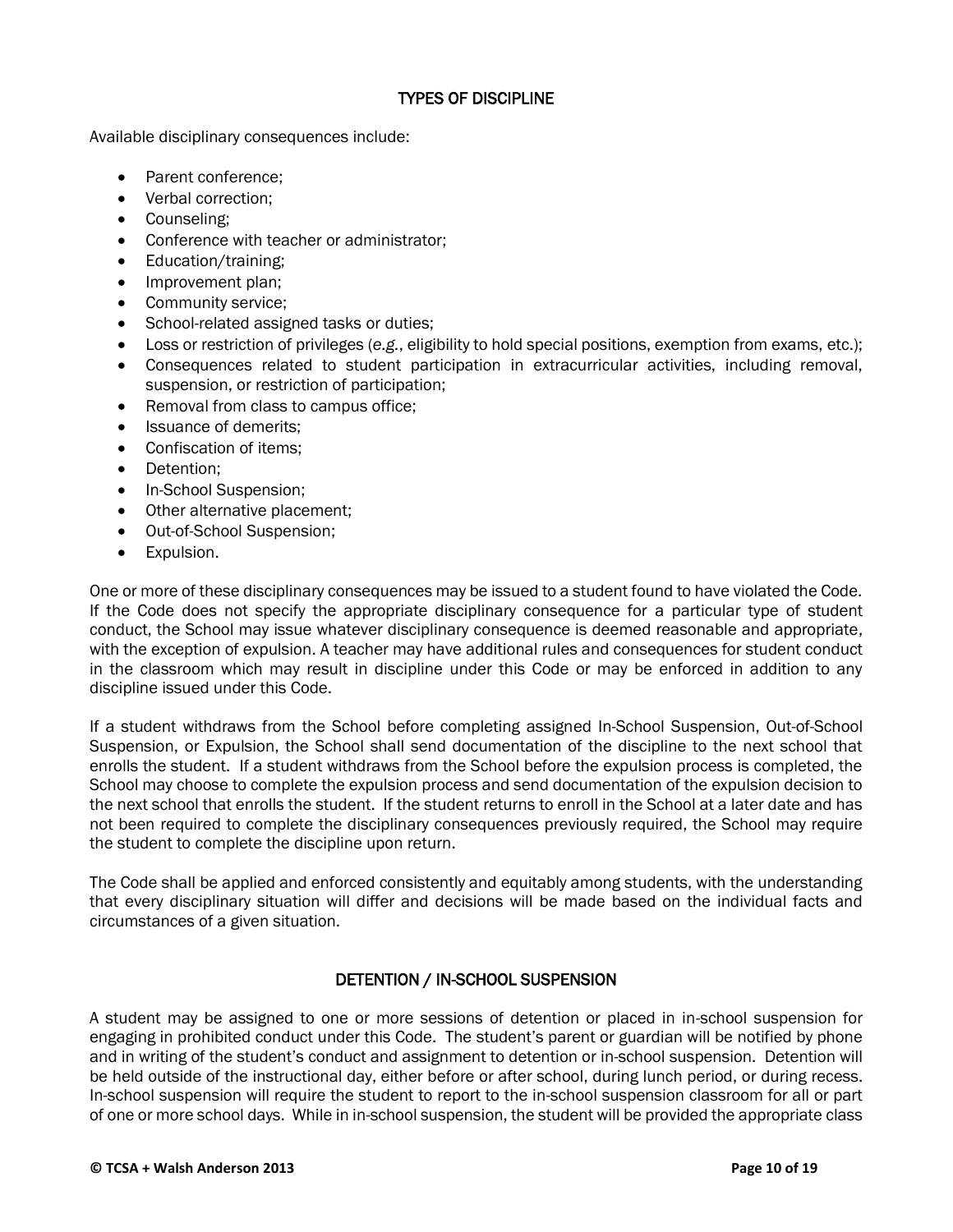assignments and will be expected to complete those assignments as if the student were in the regular classroom.

## OUT-OF-SCHOOL SUSPENSION

A student may be suspended for one or more school days for engaging in prohibited conduct under this Code. The student's parent or guardian will be notified by phone and in writing of the student's conduct and the length of the period of suspension. A student may not be suspended for more than three consecutive school days. During a period of suspension, the suspended student may not enter onto school property or participate in or attend school-sponsored or school-related events or activities. The student's teachers will provide assignments that the student will be expected to complete during the period of suspension. Student assignments or other class work completed during a period of suspension will be accepted for grading if completed in a timely fashion.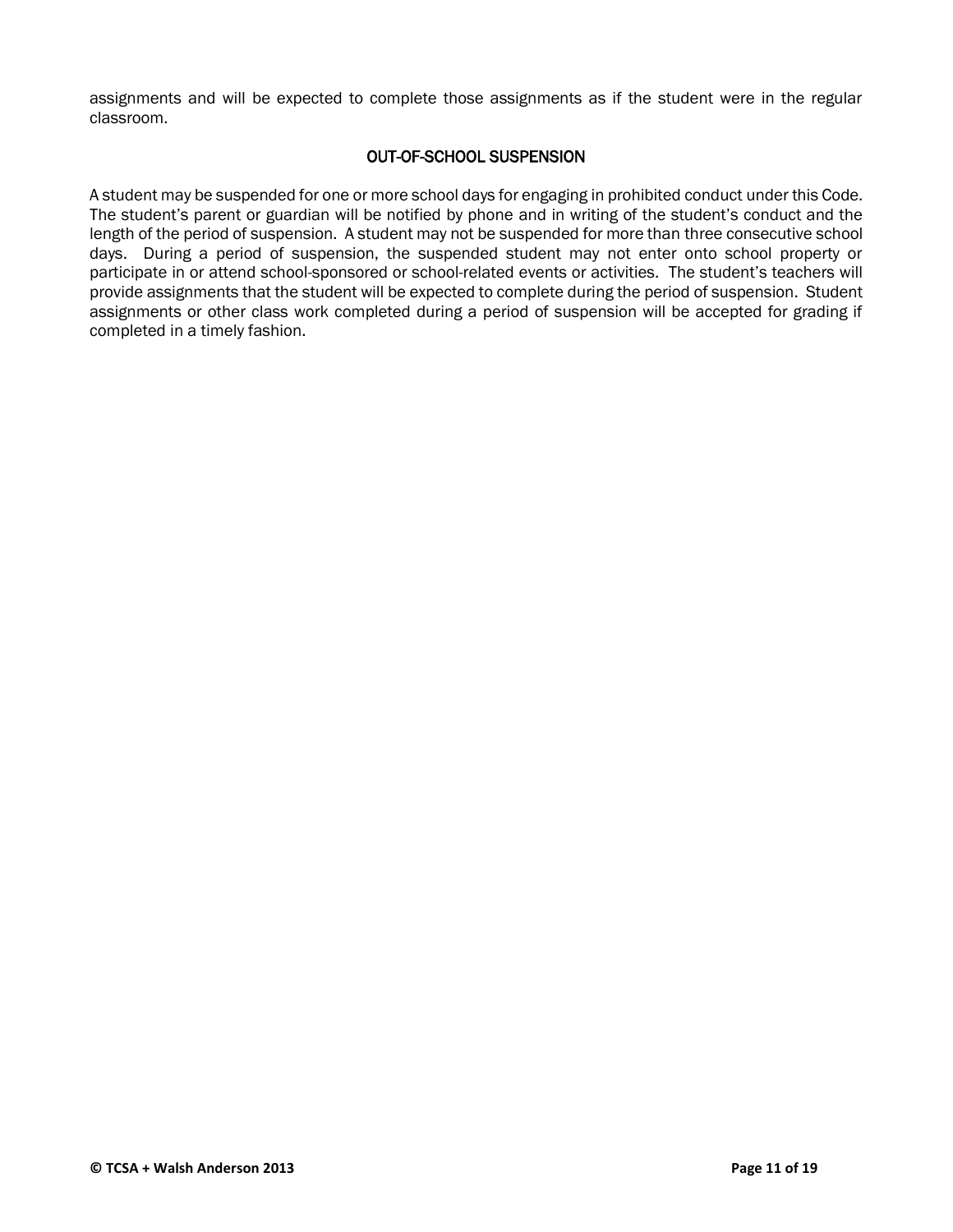# REASONS FOR EXPULSION

A student may be expelled from the School if he or she is found to have committed any of the acts listed below.

- 1. Weapons. The student used, exhibited, or possessed any of the following while on school property or while attending a school-sponsored or school-related activity on or off school property:
	- a. A firearm;
	- b. An illegal knife;
	- c. A club; or
	- d. A prohibited weapon.
- 2. Violent Conduct. The student engaged in conduct that contains the elements of the following offenses within the Texas Penal Code, regardless of location:
	- a. Aggravated assault, sexual assault, aggravated sexual assault, arson, murder, capital murder, criminal attempt to commit murder or capital murder, indecency with a child, aggravated kidnapping, aggravated robbery, manslaughter, criminally negligent homicide, or continuous sexual abuse of a child or children;
	- b. Assault against another student, an employee, or a volunteer of the School;
	- c. Deadly conduct;
	- d. A Title V felony under the Penal Code.
- 3. Disruptions. The student engaged in conduct that contains the elements of the following offenses within the Texas Penal Code, regardless of location:
	- a. False alarm or report or terroristic threat involving a public school;
	- b. An offense related to an abusable volatile chemical;
	- c. Breach of computer security if the conduct involves accessing a computer network, or computer system owned by or operated on behalf of a public school and the student knowingly alters, damages, or deletes school district property or information or commits a breach of any other computer, computer network, or computer system;
	- d. Criminal mischief if the conduct is punishable as a felony;
	- e. Public lewdness or indecent exposure.
- 4. Drugs and Alcohol. The student engaged in conduct that contains the elements of the following offenses within the Texas Penal Code:
	- a. On school property, at school-sponsored or school-related event, or within 300 feet of school property:
		- i. Sells, gives, or delivers to another person or possesses, uses, or is under the influence of any amount of marijuana, dangerous drug, or alcoholic beverage.
	- b. Regardless of location: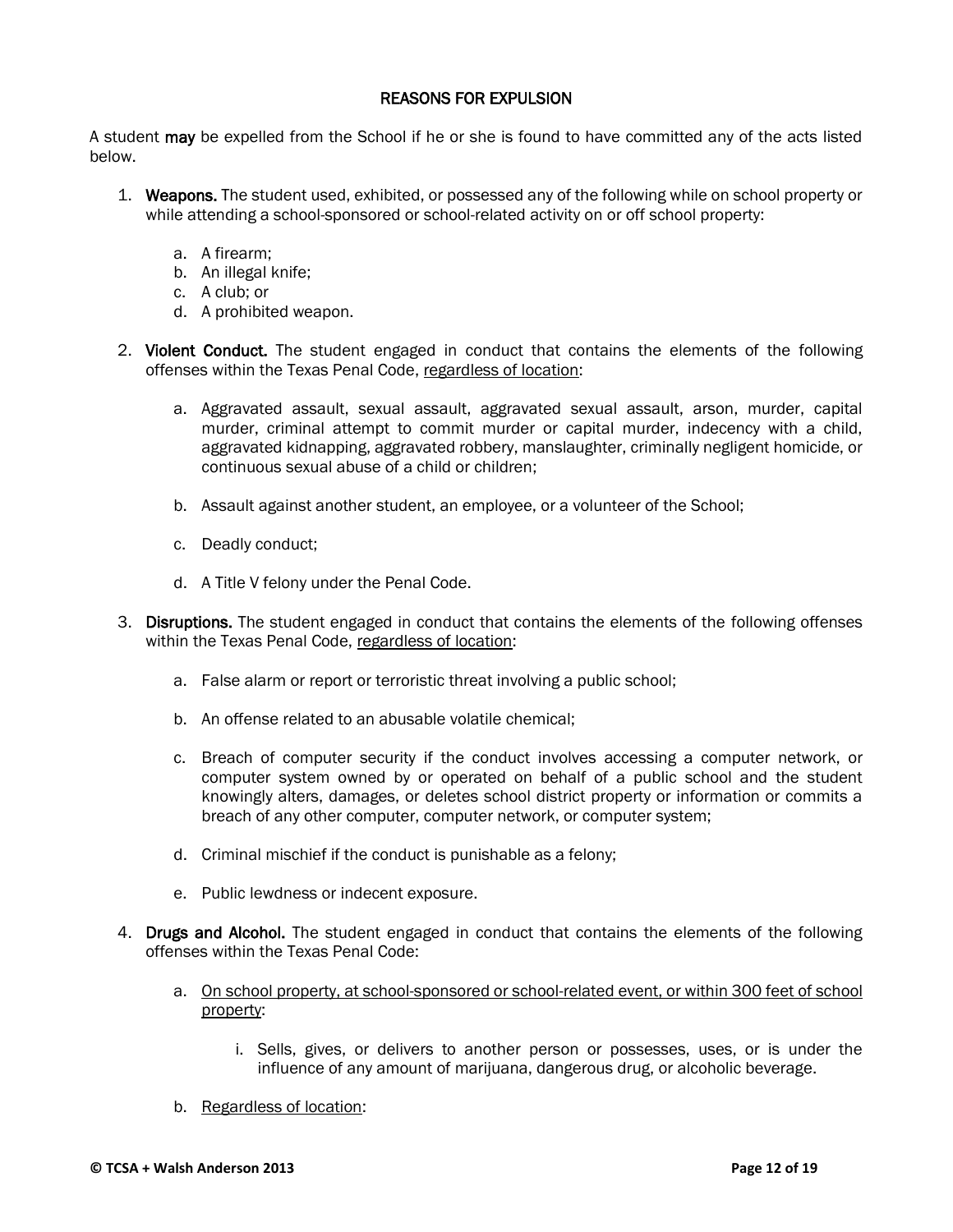- i. Sells, gives, delivers to another person or possesses or uses or is under the influence of marijuana or a dangerous drug, as defined by the Health and Safety Code, if the conduct is punishable as a felony.
- ii. Sells, gives, delivers to another person an alcoholic beverage, as defined by the Alcoholic Beverage Code, commits a serious act or offense while under the influence of alcohol or possesses, uses, or is under the influence of an alcoholic beverage, and the conduct is punishable as a felony.
- 5. Other. The student, while on campus or at a school-sponsored or school-related event, on or off campus:
	- a. Engages in conduct that constitutes a felony;
	- b. Commits an assault;
	- c. Commits frequent violations of this Code that cause significant disruption to the School environment or substantial interference with the instructional process.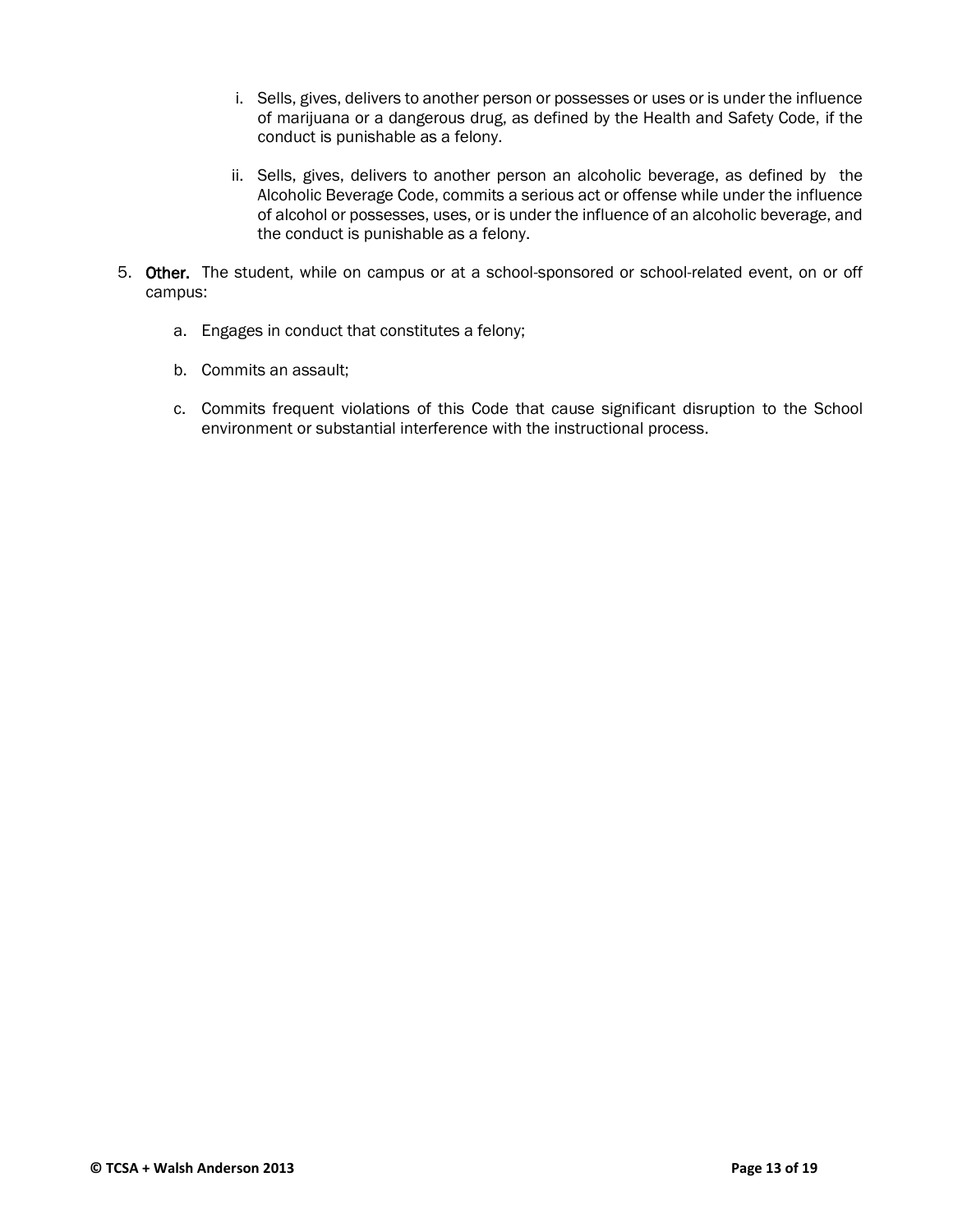## EXPULSION PROCESS

If the school administrator or administrator's designee determines that the student's conduct warrants expulsion, the administrator shall provide written notice to the parent, guardian, or adult student of the proposed expulsion of the student. The written notice shall also include the reason(s) for the proposed expulsion and the date, time, location and procedure for the expulsion hearing. The student is entitled to a hearing with the campus administrator during which the student and/or the student's representative (*e.g.*, parent, guardian, attorney, other) will have the opportunity to review and present evidence and information. The campus administrator may place reasonable restrictions on the conduct of the hearing, including the length of the presentations. At the end of the hearing, the campus administrator may issue a decision immediately or may wait until a later date to communicate a decision. The administrator shall send written communication of the decision to the parent, guardian or adult student. If the administrator determines that expulsion is appropriate, the written decision ("Expulsion Order") shall include the length of the term of expulsion.

The parent, guardian or adult student may choose to voluntarily waive the right to an expulsion hearing by signing a hearing waiver form provided with the notice of proposed expulsion. If the hearing is waived, the administrator will review the relevant evidence and issue a written decision to the parent as described above.

The School will notify the independent school district in which the student resides of the student's expulsion within three business days of the Expulsion Order.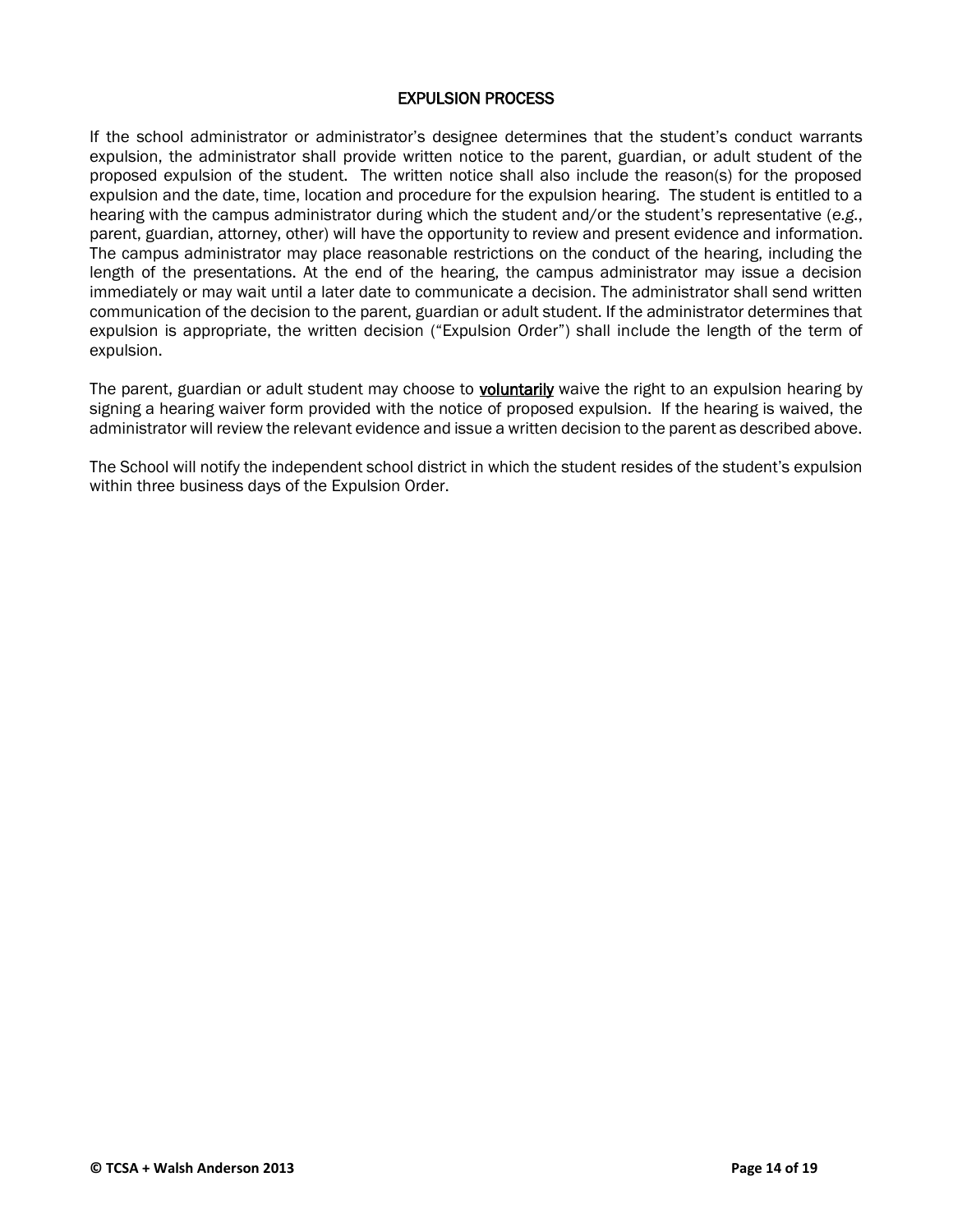## TERMS OF EXPULSION

The period of expulsion may be determined by many factors, including the severity of the conduct and the existence of a continuing risk of harm to other students and employees if the student were allowed to return. An expulsion may be temporary or permanent. A temporary expulsion may range in length from 4 school days to one calendar year. A permanent expulsion allows the School to deny future admission to the student based on consideration of the student's past disciplinary history. In each instance, the Expulsion Order must explain the circumstances which justify the length of the expulsion.

PERMANENT EXCLUSION NOT PERMITTED: A student expelled from the School is eligible to apply for readmission to the school upon expiration of the expulsion period. However, the student will need to reapply to the school in accordance with the school's admission policies and timelines. A formerly expelled student who applies for readmission to the school during the school year will be added at the end of the waiting list for the grade sought based on the date the application was received.

During a period of expulsion, the student is prohibited from entering onto any school property and attending any school-sponsored or school-related events. Failure to comply with this prohibition will result in the filing of criminal trespass charges against the student. Except as otherwise required by law, students will not receive educational services or receive course credits during a period of expulsion.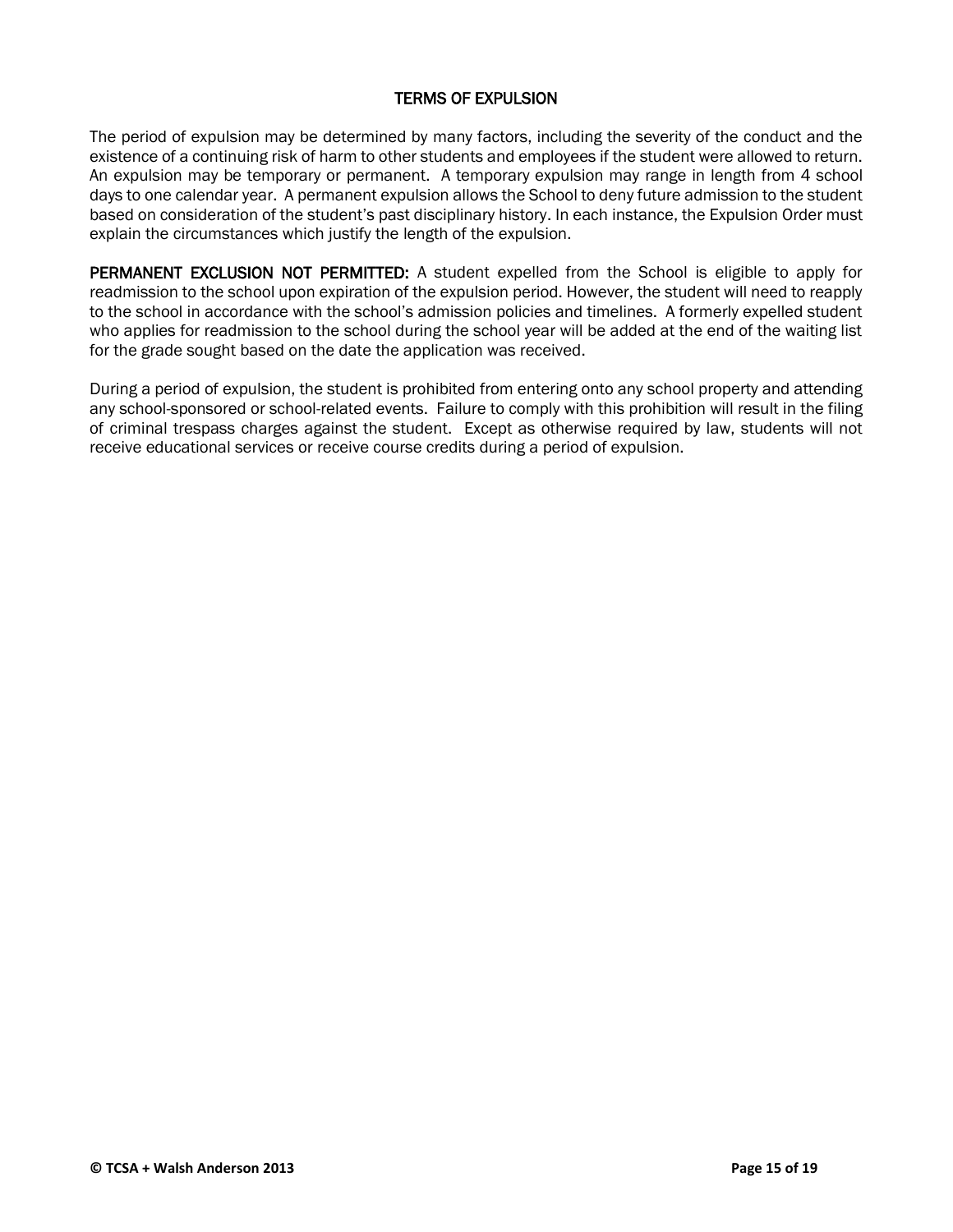#### DISCIPLINE APPEAL PROCESS

With the exception of expulsions, student discipline decisions at the campus level are final and not appealable. A parent, legal guardian, or adult student may appeal an expulsion decision by filing a written appeal with the Superintendent within 5 business days of the date of the Expulsion Order. The Superintendent or Superintendent's designee will review the record of the expulsion proceedings at the campus level, along with any other relevant information, and will issue a written decision to the appealing party within 10 business days of receiving the request for review.

If the appealing party is not satisfied with the decision of the Superintendent or Superintendent's designee, he or she may appeal that decision to the **Board of Directors** by filing a request for review with the Superintendent's office within 5 business days of the date of the decision. The Superintendent shall notify the Board of Directors president and arrange for the Board of Directors to hear the complaints of the appealing party at the next available board meeting. The Superintendent shall notify the appealing party of the location, date and time of the hearing in front of the **Board of Directors.** The decision of the governing body is final and not appealable. An expulsion action will not be delayed during the appeal process.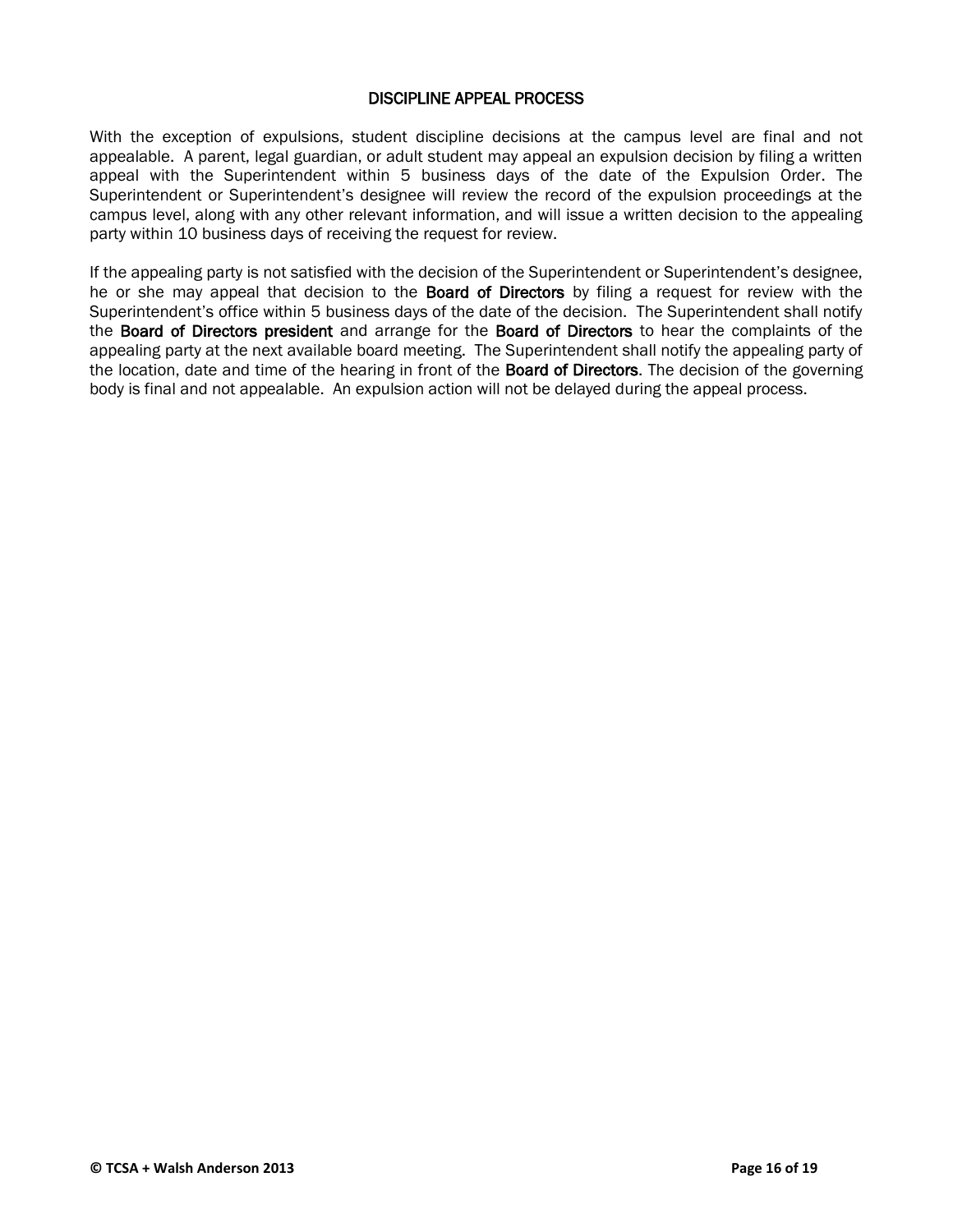#### **DEFINITIONS**

The following definitions are provided to further detail and define the terms of this Code. The Board of Directors shall have final authority to interpret or amend any terms or provisions within this Code.

Abusable volatile chemicals: Those substances as defined in Texas Health and Safety Code § 485.001.

Alcoholic Beverage: Those substances as defined in Texas Alcoholic Beverage Code § 1.04.

Assault: Intentionally, knowingly, or recklessly causing bodily injury to another.

Bullying: Written or verbal expression or physical conduct that (1) has the effect of physically harming a student, damaging a student's property, or placing a student in reasonable fear of harm to the student's person or of damage to the student's property; or (2) is sufficiently severe, persistent, or pervasive enough that the action or threat creates an intimidating, threatening, or abusive educational environment for a student.

Club: An instrument specially designed, made, or adapted for the purpose of inflicting serious bodily injury or death by striking a person with the instrument, including a blackjack, nightstick, mace, and tomahawk.

Controlled substance: Substances as defined in Chapter 481 of the Texas Health & Safety Code or 21 U.S.C. § 801 et seq.

Deadly conduct: Recklessly engaging in conduct that places another in imminent danger of serious bodily injury or knowingly discharging a firearm in the direction of an individual, habitation, building, or vehicle.

Electronic media: Refers to all forms, kinds and types of electronic devices, communication systems, networks, software, websites, and any other technology resources including, but not limited to, social media, text messaging, instant messaging, electronic mail (e-mail), Web logs (blogs), electronic forums (chat rooms), video-sharing or file sharing Web sites, cellular telephones, portable electronic devices, computers.

False alarm or report: Knowingly initiating, communicating, or circulating a report of a present, past, or future bombing, fire, offense, or other emergency that is known to be false or baseless and that would ordinarily: (1) cause action by an official or volunteer agency organized to deal with emergencies; (2) place a person in fear of imminent serious bodily injury; or (3) prevent or interrupt the occupation of a building, room, or place of assembly.

Firearm (federal): (1) any weapon, including a starter gun that will, is designed to, or may readily be converted to expel a projectile by the action of an explosive; (2) the frame or receiver of any such weapon; (3) any firearm muffler or firearm weapon; or (4) any destructive device, such as an explosive, incendiary, or poison gas bomb, or grenade.

Firearm (state): Any device designed, made, or adapted to expel a projectile through a barrel by using the energy generated by an explosion or burning substance or any device readily convertible to that use.

Gang: An organization, combination, or association of persons composed wholly or in part of students that: (1) seeks to perpetuate itself by taking in additional members on the basis of the decision of the membership rather than on the free choice of the individual, or (2) that engages in illegal and/or violent activities. In identifying gangs and associated gang attire, signs, or symbols, the School will consult with law enforcement authorities.

Harassment: Threatening to cause harm or bodily injury to another, engaging in sexually intimidating conduct, causing physical damage to the property of another, subjecting another to physical confinement or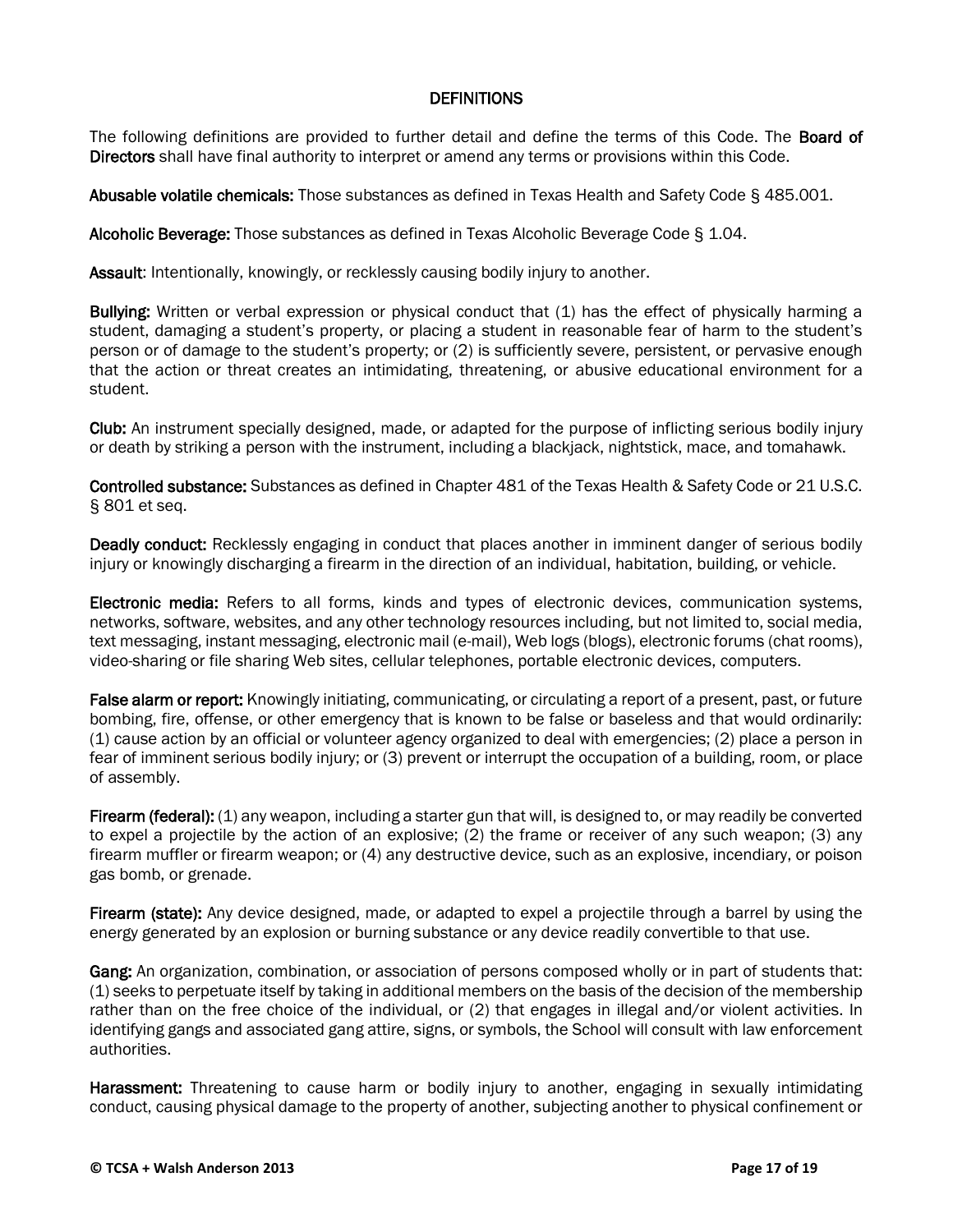restraint, maliciously taking any action that substantially harms another's physical or emotional health or safety, alone or in combination with other conduct prohibited by School policy, rules or the Code.

Hazing: Any act, occurring on or off campus, by one person alone or acting with others, directed against a student, that endangers the mental or physical health or safety of a student for the purposes of pledging, initiation into, affiliation with, holding office in, or maintaining membership in an organization or group. Consent to or acquiescence in the hazing activity does not excuse the student of responsibility for the misconduct.

**Illegal knife:** A knife with a blade over  $5\frac{1}{2}$  inches; hand instrument designed to cut or stab another by being thrown; dagger, including but not limited to a dirk, stiletto, and poniard; bowie knife; sword; or spear.

Paraphernalia: Any article or device used or intended for use to inject, ingest, inhale, or otherwise introduce marijuana, a controlled substance, or a dangerous drug into the human body, including but not limited to roach clips, rolling papers, needles, baggies with residue, razor blades, bongs and pipes.

**Possession:** Regardless of the student's knowledge or intent to possess the item, to have in or on: (1) a student's person or in the student's personal property, such as the student's clothing, purse, or backpack; (2) in any vehicle used by the student for transportation to or from school or school-related activities, such as an automobile, truck, motorcycle, or bicycle; or (3) any other school property used by the student, such as a locker or desk.

Prohibited item: Includes but is not limited to (1) alcoholic beverages, marijuana, controlled substances, or dangerous drugs; (2) paraphernalia; (3) prohibited weapons; (4) any other item prohibited by this Code.

Prohibited weapons: Includes the following items: armor-piercing ammunition, chemical dispensing device, explosive weapon, firearm silencer, knuckles, machine gun, short-barrel firearm, switchblade knife, or zip gun, taser gun.

Retaliation: Harming or threatening to harm another: (1) on account of their service as a School employee or volunteer, (2) to prevent or delay another's service to the School, or (3) because the person intends to report a crime or violation of this Code.

Self-defense: When the person who is not the aggressor in an encounter uses the minimum force required to remove himself or herself from immediate danger of harm. Actions that escalate or continue the encounter will not be considered self-defense.

Sexual harassment: Unwelcome sexual advances, requests for sexual favors, and other verbal or physical conduct of a sexual nature that has the purpose or effect of unreasonably interfering with a student's performance or creates an intimidating, hostile, or offensive educational environment.

Soliciting: Requesting, commanding, or attempting to induce another student to engage in specific conduct that would constitute a violation of the Code, and with the intent that a violation of the Code be committed.

Short-barrel firearm: A rifle with a barrel length of less than 16 inches or a shotgun with a barrel length of less than 18 inches, or any weapon made from a rifle or shotgun if, as altered, it has an overall length of less than 26 inches.

Switchblade knife: Any knife with a blade that folds, closes, or retracts into the handle or sheath and that opens automatically by pressing a button or other device located on the handle or opens or releases a blade from the handle or sheath by the force of gravity or centrifugal force.

Terroristic threat: Threats to commit an offense involving violence to any person or property with intent to: (1) cause a reaction by an official or volunteer agency organized to deal with emergencies; (2) place any